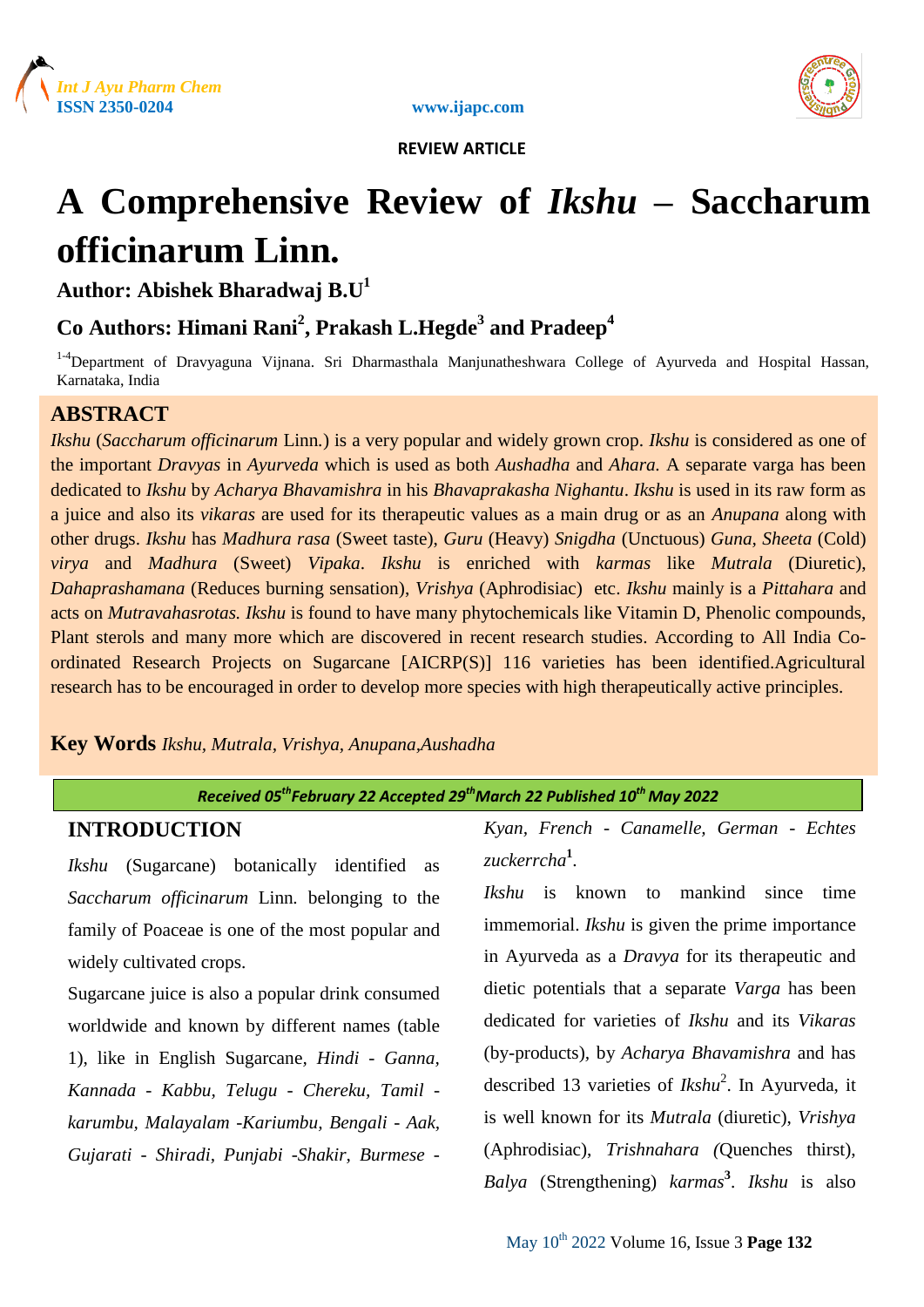





exchanged among the people as a part of ritual during Indian festivals like *Makara Sankranti* in South India. Sugarcane crop occupies a very prominent share in the agricultural sector of India covering large areas in subtropical as well as tropical regions. Sugarcane is the prime source for the production of co-products like sugar, **Table 1** Synonyms of *Ikshu*

jaggery, bagasse, molasses etc. According to AICRP(S) 116 varities has been identified**<sup>4</sup>** . *Ikshu*, apart from its industrial utility, is also of high therapeutic value. *Ikshu* is also of high nutritive value with rich content of Phosphorus, Calcium, Iron, Magnesium, and Potassium**<sup>1</sup>** .

| <b>NAME</b>        | <b>B.P.Ni</b>            | R.Ni                     | K.D.Ni                   | M.P Ni, A. Ni, D.Ni      |
|--------------------|--------------------------|--------------------------|--------------------------|--------------------------|
| Deerghachada       | $+$                      | $\overline{\phantom{0}}$ | $\blacksquare$           | Madhutrina               |
| <b>Bhurirasa</b>   | $+$                      |                          | $+$                      | Gandiri                  |
| Gudamoola          | $+$                      | $\blacksquare$           | $+$                      | Venu                     |
| <b>Asipatra</b>    | $+$                      | $+$                      | $+$                      | Trinaraja                |
| <b>Madhutrana</b>  | $+$                      | $+$                      | $\overline{\phantom{a}}$ | Nisruta                  |
| <b>Tula</b>        | $\overline{\phantom{a}}$ | ۰                        | $+$                      | Gudapatraka              |
| <b>Gandiri</b>     | $\overline{\phantom{a}}$ | $\overline{\phantom{0}}$ | $+$                      | Amritapuspaka            |
| Gandaki            | $\overline{\phantom{0}}$ | $\overline{\phantom{0}}$ | $+$                      | Hruswamoola              |
| <b>Venu</b>        | $\overline{\phantom{a}}$ | ٠                        | $+$                      | lohitekshu               |
| Gudadaaru          | $\overline{\phantom{a}}$ | $\overline{\phantom{a}}$ | $+$                      | Pundrika                 |
| <b>Trinaraja</b>   | $\overline{\phantom{a}}$ | $\overline{\phantom{0}}$ | $^{+}$                   | Rasala                   |
| <b>Maharasa</b>    | $\overline{\phantom{a}}$ | $\blacksquare$           | $+$                      | Khadakapatraka           |
| <b>Kantara</b>     | $\overline{\phantom{0}}$ | $+$                      | $\overline{\phantom{a}}$ | Mrityupushpa             |
| <b>Vrushya</b>     | $\overline{\phantom{0}}$ | $+$                      | $\blacksquare$           | Naatiushna               |
| Sukumaraka         |                          | $+$                      | $\overline{a}$           |                          |
| Gudatruna          |                          | $^{+}$                   |                          |                          |
| <b>Karankekshu</b> | -                        | $^{+}$                   | $\overline{\phantom{0}}$ | $\overline{\phantom{a}}$ |

# **AIMS AND OBJECTIVES**

To review, compile and analyse the literature regarding classical, phytochemical and agricultural references.

# **MATERIALS AND METHODS**

A thorough review of literature on *Ikshu* has been done by reviewing *Brihattrayee, Nighantus* and other sources.

### **CLASSICAL CATEGORIZATION**

Ch.Su *-Kanthya*,*Shramahara,*

*Shukrashodhana*, *Vamanopaga*,

Su.su *- Ikshuvarga*

A.H *-Ikshuvarga,Trinapanchamula*

A.Ni *- TrinadiVarga*

K.D.Ni*- AushadhiVarga*

D.Ni *- KaraveeradiVarga*

R.Ni -*PaniyadiVarga*

P.Ni -*DravaVarga*

# **SYSTEMIC CLASSIFICATION<sup>11</sup> -**

Kingdom - Plantae

May 10th 2022 Volume 16, Issue 3 **Page 133**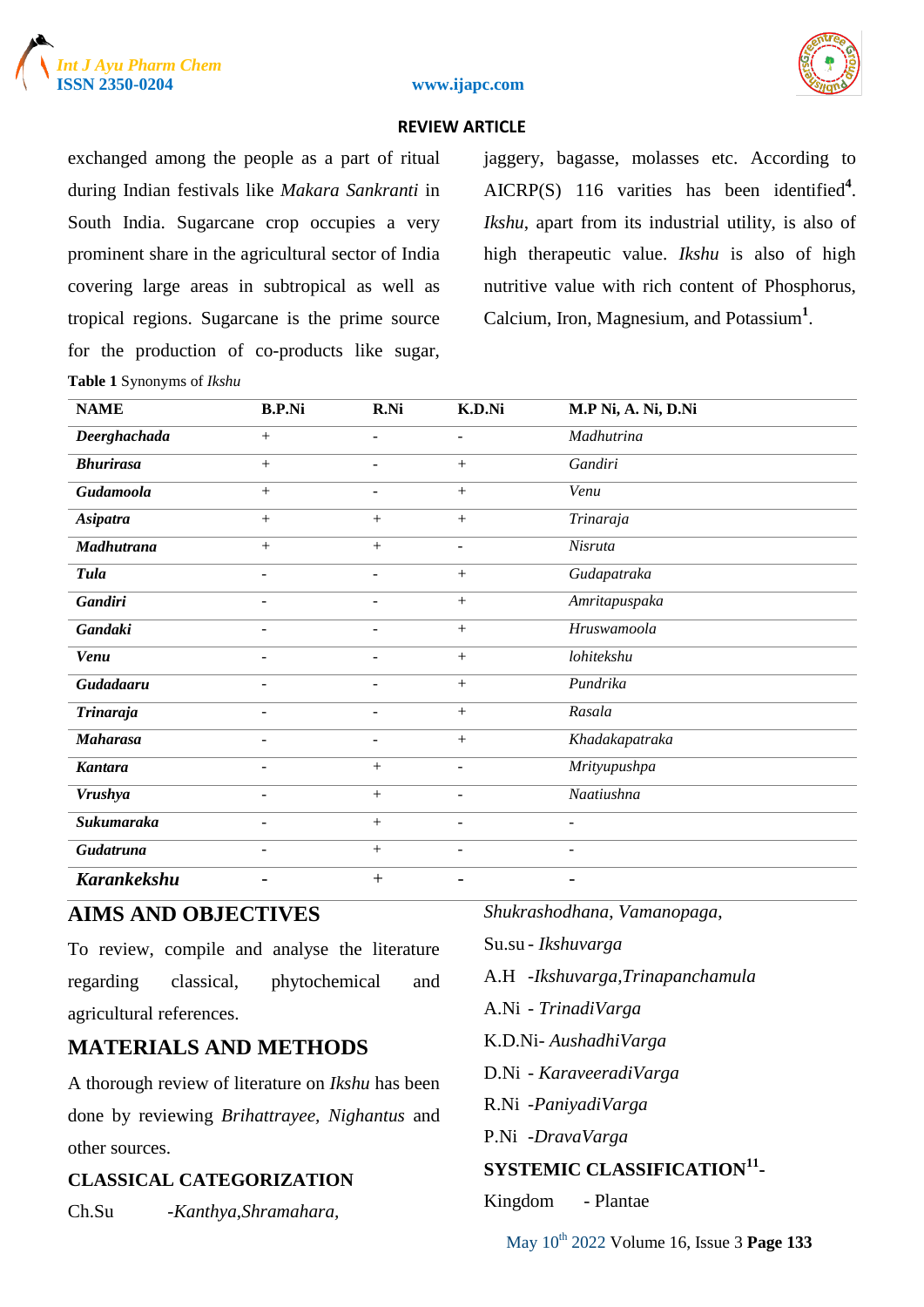



#### **ISSN 2350-0204 www.ijapc.com**

#### **REVIEW ARTICLE**

#### Sub kingdom - Phanerogamia

| Division        | - Angiospermia    |
|-----------------|-------------------|
| Class           | - Monocortyledons |
| <b>Subclass</b> | - Glumiferaet     |
| Family          | - Poaceae         |
| Genus           | - Saccharum       |
| <b>Species</b>  | - Officinarum     |

## **HABITAT<sup>11</sup> -**

*Ikshu* is cultivated in major parts of India, but mainly in Uttarpradesh, Maharastra, Tamilnadu and Karnataka.

# **MORPHOLOGY OF** *Saccharum officinarum* **Linn<sup>12</sup>** *.*

**Stem -** Jointed, 3-5 m tall, 2-3 cm thick, shild juicy,upto 6m, glabrous below the panicle more or less coated with wax below the nodes. The lower internodes short, swollen; sheaths greatly overlapping (fig 1).

**Table 2** Varieties according to different Acharyas

**Leaf-** leaf sheaths tight, smooth, glabrous except when young, midrib very stout, rounded on the back more or less flat above. Leaf blades, elongate, mostly 4-6 cm wide with a very thick midrib (fig 2).

panicle pyramidal upto 1 m long, dense, silvery; primary branches verticillate or semi verticillate,very slender,glabrous or hairy.

**Inflorescence**-Racemes upto 10cm long, very fragile, joints and pedicelsfiliform. The joints variable in length. The pedicels much shorter. involucral glumes sub equal, lanceolate, firm towards the base. The lower acute, 2 nerved to sub 4- nerved. glabrous. Lower floral glume oblong, acute, or subacute, hyaline, nerveless ciliate about 3.3mm long upper floral glume subacute, ciliate. Varieties of Ikshu are given in Table 2 **5,6,7,8,9,10**

| <b>B.P. Ni</b>     | R.Ni              | K.D.Ni                   | D.Ni         | M.P.Ni                   | A.Ni         |
|--------------------|-------------------|--------------------------|--------------|--------------------------|--------------|
| Pundarika          | <b>Shwetekshu</b> | <i>Ikshu</i>             | <i>Ikshu</i> | <i>Ikshu</i>             | <i>Ikshu</i> |
| <b>Bhiruka</b>     | Pundrikekshu      | Lohitekshu               | Pundrikekshu | Pundrika                 | Kandekshu    |
| <b>Vamshaka</b>    | Karankekshu       | Paundrika                | Kharakashali | Rasala                   | Tapasekshu   |
| <b>Shataporaka</b> | Krishnekshu       | Kharakashali             | Ikshugandha  | Sukumara                 | Shataparvi   |
| <b>Kantara</b>     | Raktekshu         | Naipala                  |              | Krishnekshu              | Kantarekshu  |
| <b>Tapasekshu</b>  |                   | Vamshika                 |              | <b>Bhiruka</b>           | Vamshakekshu |
| <b>Kandekshu</b>   |                   | Kantara                  | -            | ۰                        | ۰            |
| Suchipatraka       |                   |                          |              |                          | -            |
| Naipala            |                   |                          |              |                          | ۰            |
| <b>Dirghapatra</b> |                   | $\overline{\phantom{0}}$ |              | ۰                        | -            |
| Nilapora           |                   | $\overline{\phantom{0}}$ |              | $\overline{\phantom{0}}$ | -            |
| Koshakrita         |                   | $\overline{\phantom{0}}$ |              | $\overline{\phantom{0}}$ | ۰            |
| <b>Manogupta</b>   |                   |                          |              |                          | -            |

#### **PHYTOCONSTITUENTS<sup>13</sup>**

**Stem-**Mainly contains sugar.

**Leaves-** 5-7-0 dimethyl-apigenin,4-0 glycopyranoside

May 10th 2022 Volume 16, Issue 3 **Page 134 Flowers -** 5-0-methyl apiganin and 3',4',5,7 tetrahydroxy-3-6-dimethoxyflavone. Also contains fibre, nitrogenous substance, fats, waxes, gums, pectins chlorophyll, saccharetin, gylcans, saccharans A, B, C, D, E and F. vicenin-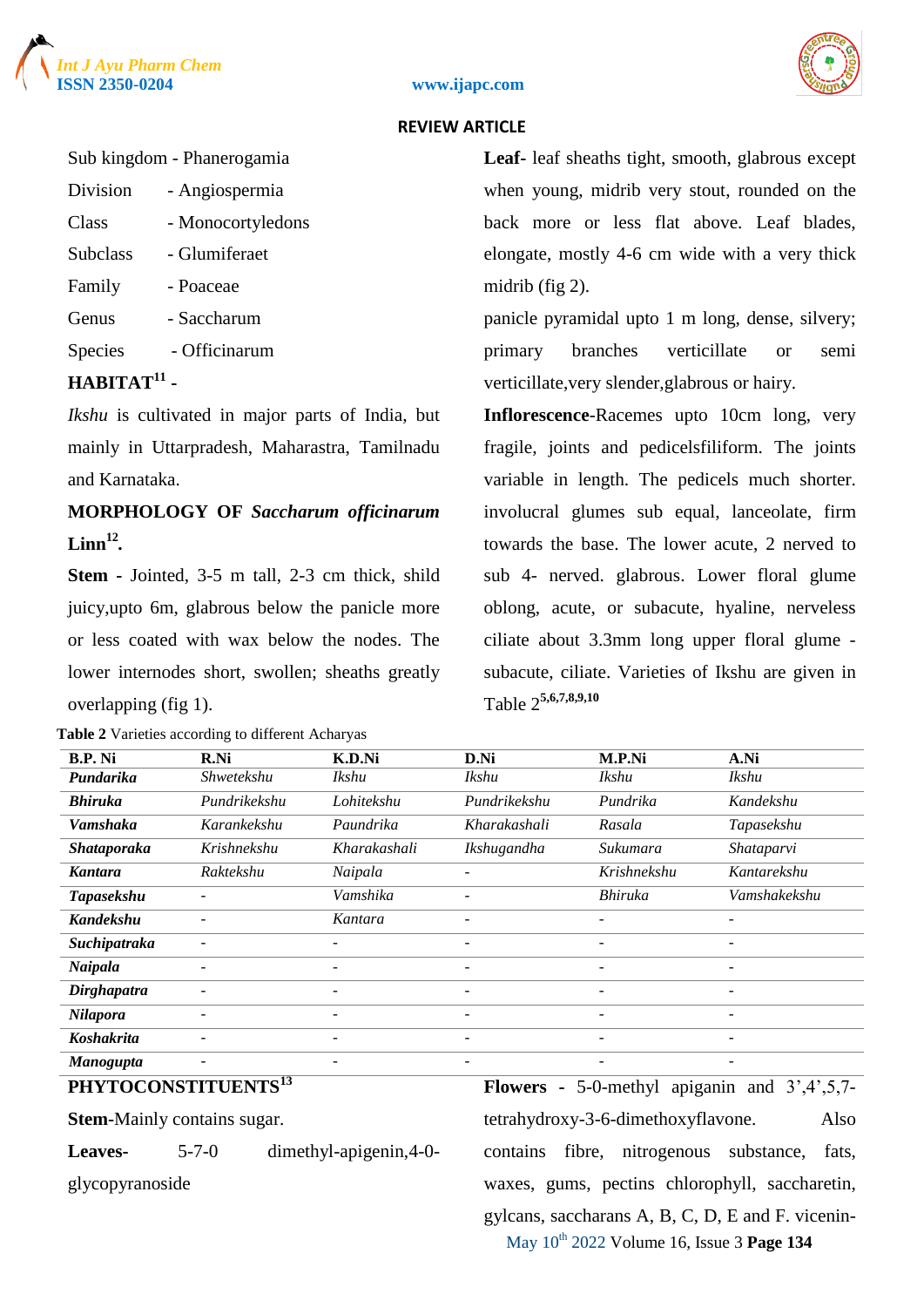





2, ferulic carbohydrate, hemicelluloses, starch, pectins, protiens, albuminoses, peptoses, carboxylic acid, inorganic salts, silica,amino acids, argenin,vitamins-thymine,riboflavin, niacin, pantothenic acid, biotin, phenols, hemicellulose and vitamin-D.

*RASAPANCHAKA***5,7,8,9,10 -** *Rasapanchaka*is the collection of five parameters by which the **Table 3** Rasapanchaka according to different acharyas

Pharmacokinetics and Pharmacodynamics of a given drug is estimated in Ayurveda. They are *Rasa* (Taste/Chemical attributes), *Guna* (Quality/Physical attributes), *Virya* (Potency/Exothermic or Endothermic reaction), *Vipaka* (End product of digestion) and *Prabhava* (Pharmacologically unexplained effect) (table no 3).

| <b>Name</b>   | <b>B.P.Ni</b>  | K.D. Ni           | D. Ni         | M.P.Ni        | A.Ni            |
|---------------|----------------|-------------------|---------------|---------------|-----------------|
| Rasa          | Madhura        | Madhura           | Madhura       | Madhura       | Madhura         |
| Guna          | <i>Sheeta</i>  | Snigdha,          | Sara          | Guru,         | Sara            |
|               |                | Guru              | Guru          | Snigdha       | Guru            |
|               |                |                   | Snigdha       |               | Snigdha         |
| Virya         | <i>Sheeta</i>  | <i>Sheeta</i>     | <i>Sheeta</i> | <i>Sheeta</i> | <i>Sheeta</i>   |
| <b>Vipaka</b> | -              | Madhura           | -             | -             | Madhura         |
| Doshaghnata   | Vata-Kapha     | Vatanashaka       | Kaphakara     | Vataghna      | Vataghna        |
|               | vardhaka       | Kaphakara         | Vatahara      | pittaghna     | pittaghna       |
| <b>Karma</b>  | Mutrala        | Ayukara           | Vrishya       | Mutrakara     | <i>Brimhana</i> |
|               | Balya          | Jeevaniya         | Krimikara     | Kaphakara     | Vrishya         |
|               | Kanthya        | Sukrajanana       |               | Krimikara     | kaphamutrajit   |
|               | Shramahara     | Ojovardhaka       |               |               | h               |
|               | Shukrashodhaka | Raktapittashamaka |               |               |                 |

## **RASA BASED ON PART**5,6,7,8,10 -

*Moola* (Root) - *Atyanta Madhura*

(Excessively sweet)

*Madyamabhaag*a(Stem)- *Madhura* (Sweet)

*Agrabhaga* (Terminal part)- *Lavana*(Salty)

# **GUNA KARMA BASED ON TYPE OF JUICE5,7,8 -**

Juice extracted by chewing is *Pittaraktavikarahara* (cures diseases of *Pitta* and *Rakta* origin), *Virya* (potency), similar to *Sharkara* (sugar), *Avidahi* (doesn't cause burning sensation), and *Kaphaprada* (increases *Kaphadosha*)*.*

• Juice extracted by machine –*Vidahi* (causes burning sensation)*, Vishtambhajanaka* (causes constipation)*, Guru* (heavy for digestion), *Amlarasa* (sour) *and Dahakaraka* (causes burning sensation)*.*

• Stored juice – *Ahitakara* (unconducive)*, Amlarasayukta* (sour)*, Vatanashaka* (pacifies *Vata*)*, Guru* (heavy for digestion)*, Kaphapittakaraka* (aggravates *Kapha*and *Pitta dosha*)*, Shosharogakara* (causes emaciation)*, Malabhedaka* (cathartic) and *Atyantamutrajanaka* (diuretic)*.*

• *PakvaRasa* (cooked juice)- *Guru* (heavy for digestion)*, Singdha* (unctuous)*, Atyantatikshna* (intense)*, Kaphavatanashaka* (alleviates *Kapha*and *Vata dosha*)*, KinchitPittakara* (increases *pitta*)*, Gulmahara* (cures tumour) and *Anahahara* (reduces abdominal distention)*.*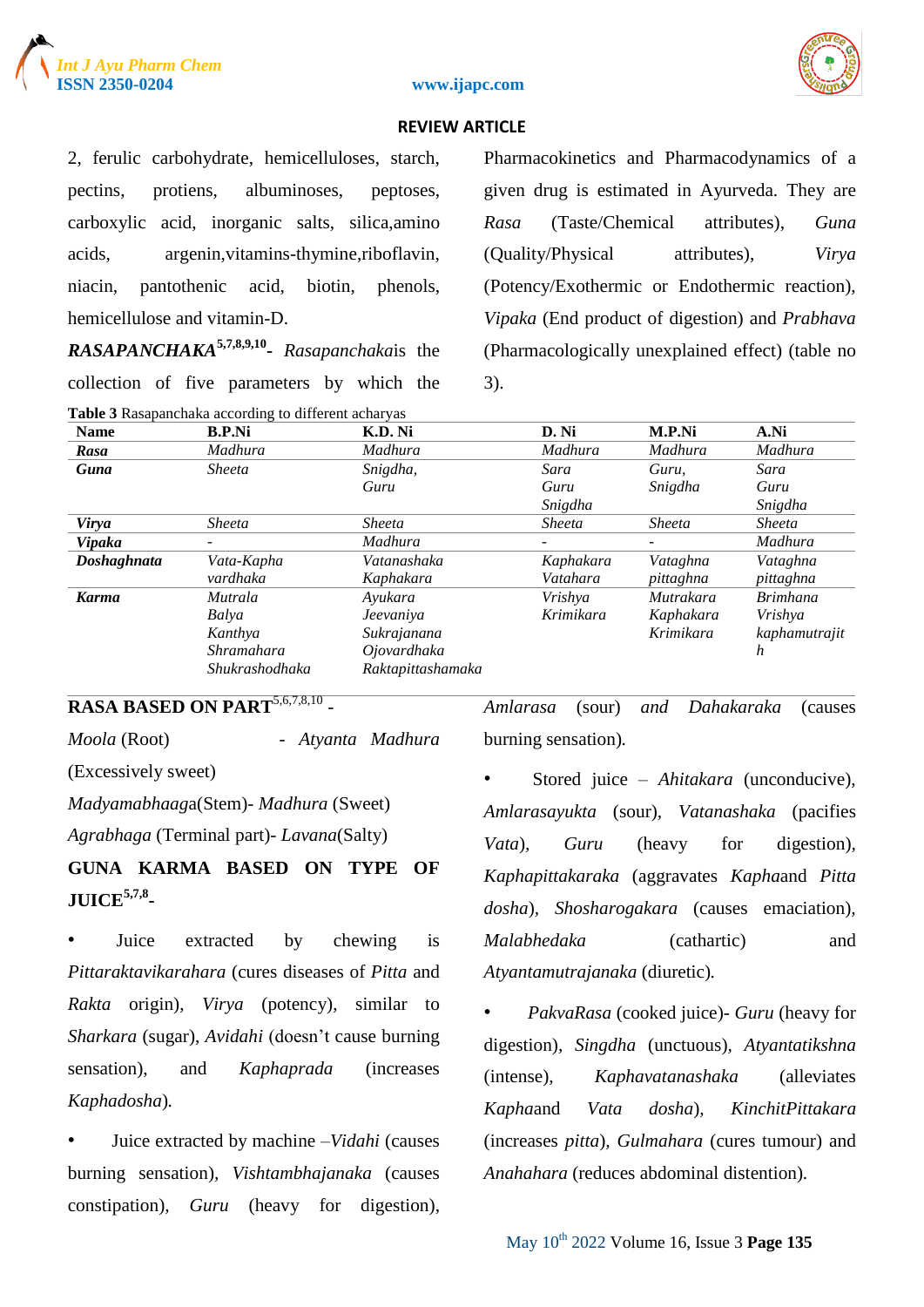



# **GUNAKARMA WITH RESPECT TO TIME OF INTAKE<sup>6</sup> -**

When *Ikshu Rasa* is consumed before food, it will act as *Pittahara* (Alleviate *Pittadosha*) and when consumed after food it increases *Vata*. If *Ikshu rasa* is consumed with food, it will become *Durjara* (Hard to digest).PRAYOGA-14,

*Prayoga* is the application or usage of the given *Dravya*. Therapeutic utility of *Ikshu* in various conditions has been mentioned in the classics of Ayurveda by different Acharyas. *Ikshu* is used extensively in Ayurveda as a dietary drink as well as therapeutic agent. It is used as single drug or in combination with other *Dravyas* some of the *Prayogas* are selected and discussed are as follows

Fresh *Ikshu Rasa* with *Madhudaka* (honey water)taken internally as *Pathya* (diet) helps in relieving *Raktapitta* and when *Ikshu rasa* alone given as *Nasya* (nasal medication) it cures *Trishna*(thirst) and *Urdhvaraktapitta* (bleeding from upper orifices). *Ikshu asava* taken internally cures Grahani (Irritable bowel syndrome). If *Ikshu rasa* given as *Kavala*(gargling) is useful in *Mukhavairasya* (bad taste in mouth) and *Atikarsya* (emaciation)*.* when *Ikshu rasa* taken with *Haritaki* (*Terminalia* chebula) and *Ghrita*(ghee) it acts as *Gulmaghna* (anti-tumour)*. Acharya Sushruta* has mentioned various preparations of *Ikshu* which he has used to treat various ailments; some of them are *Mantha* prepared out of *Amalaki* and *Ikshu rasa* is adviced to take internally in case of *Pandu* (anemia)*. Shweta Ikshu* peeled and cut into small pieces is put into cold water filled in a mud pot which is subjected to moon light, The next day it is filtered, mixed with *utpalachurna, masha*, honey than taken internally relives *Raktapitta* (bleeding disorder)*. 4 Prastha* (2160ml) *of Ikshu* mixed with *1 Prastha* (540ml) of *Ghrita* (ghee) is cooked, added 6 *Masha* (5.8gms) to 1 *Tola* (11.6grms) of milk then added water, taken internally cures *Vataja*, *Pittaja* and *Kaphajakasa.*

### **RECENT RESEARCH ADVANCES -**

**This study aimed to investigate if** *Saccharum officinarum* **L. Juice had protective effect in acute liver toxicity with paracetamol.<sup>15</sup>**

**Results:** Experimental findings revealed that the fresh juice at dose level of 20 ml/kg b.w. showed dose dependant hepatoprotective effect against PCM induced hepatotoxicity by significantly restoring the levels of serum enzymes to normal that was comparable to that of Clofibrate, but the fresh juice at dose level of 20 ml/kg was found to be potency when compared to that of 50 mg/kg standard. Besides, the result of the histopathological studies also supports the study.

# **Anti-inflammatory Activity of Saccharum Officinarum Linn (Poaceae) Juice in Animal Models<sup>16</sup>**

This study was carried out to explore the antiinflammatory effects of the juice of *Saccharum officinarum* in doses of 2.5, 5.0, 10.0 and 20.0 mL/kg using the following models in rats carrageenan, histamine, serotonin, formalininduced paw oedema, and cotton-pellet granuloma. Oral administration of SOC juice significantly  $(p<0.001)$  reduced the right hind

May 10th 2022 Volume 16, Issue 3 **Page 136**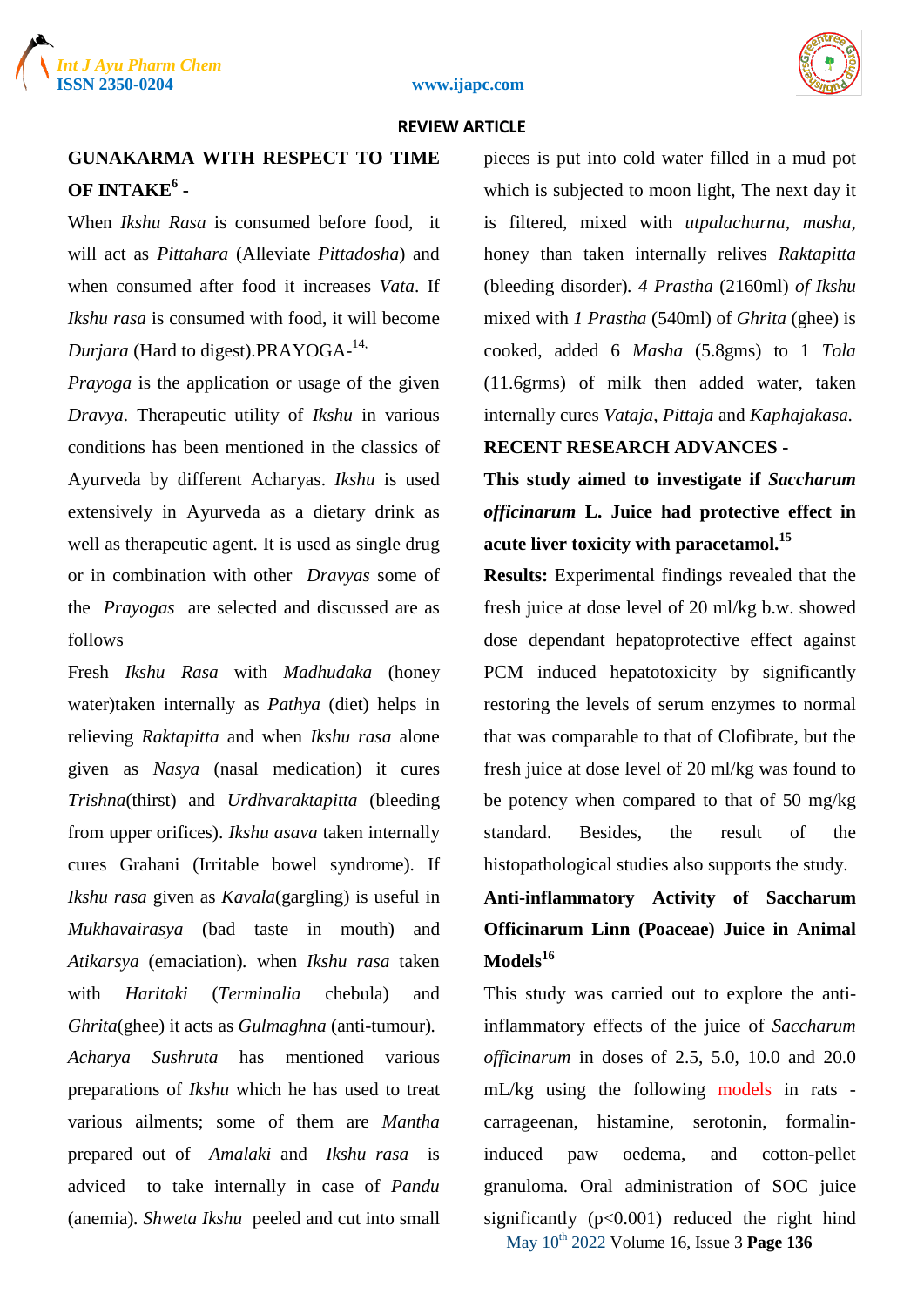





paw circumference induced by carrageen- an, histamine, serotonin and formalin compared to control group. Furthermore, it inhibited xyleneinduced ear oedema with peak effect at 20 mL/kg, as well as castor oil-induced diarrhea and cotton pellet granuloma with peak effect at 10 mL/kg. The anti-inflammatory activities of SOC were significant ( $p<0.05$ ) when compared with aspirin, cyproheptadine and dexamethasone. The study revealed the potent anti-inflammatory activities of the juice of *S. officinarum*.

**NUTRITIONAL VALUE OF***Saccharum officinarum* **Linn***-***(Per serving 28.35gm)<sup>17</sup>**

Energy- 111.13KJ (26.56 K Cal)

Carbohydrates- 27.51 gm

Protein - 0.27 gm

Calcium - 11.23 mg(1%)

Iron - 0.37 mg (3%)

Potassium - 41.96 mg (1%)

Sodium - 17.01 mg (1%)

**AGRICULTURE<sup>4</sup> -** Sugarcane is one of the important commercial crop of tropical and subtropical regions. Production of sugarcane depends on variety of factors and adoption of new promising genotypes. Since inception of AICRP(S), 116 sugarcane varieties have been identified out of which 55 varieties have been released and notified for cultivation in India.

Few sugarcane varieties have been widely adopted and occupied larger share in sugarcane area viz.,Co 86032 (70%) in peninsular zone, Co 0238 (55%) in north western and north central zones, CoLk, 94184 (28.25%) in north central zone, CoM 0265 (18%) in Karnataka and CoOr 03151 (18%) in Odisha state.

#### **DISSCUSSION**

*Ikshu* with its properties is a very good dietary and therapeutically useful drug. It is widely consumed in India during *Sankranti* festival which is celebrated during the *Shishiraritu* (Jan-Feb) and this helps to balance *Vata* aggravation by virtue of its *Madhura rasa* (Sweet) and *Guru* (heavy)*, Snigdha* (unctuous) *guna*. *Ikshu* is one among the *Trinapanchamoolas* and acts best in Urinary tract infections, mainly of *Pitta* origin due to its *Sheetavirya* (cold potency), *Madhura rasa* (sweet) and *Mutrala* (diuretic) *karma*. It is considered best in liver disorders and hence given as *Anupana* (vehicle) with other drugs like *Aragwadha* (*Cassia fistula*) in *kamala* (Jaundice). *Ikshu* is indicated in *Raktapitta* (bleeding disorder) as *Nasya* (Nasal medication) and for internal consumption which acts by its *Madhura rasa* and *Sheetavirya.* By the phytochemical study various phytochemicals including phenolic compounds, plant sterols and policosanols have been discovered. Ethanolic extract of fresh leaves administered intra-gastrically, showed diuretic activity the ethanolic leaf extracts were active against benzalyperoxide induced writhing and tail flick response, hence proven to have analgesic activity. Ayurveda and agricultural science has to go hand in hand in order to progress and provide more potent and suitable drugs to produce better formulations. *Vaidyas* and agriculturists has to work together to find out more therapeutically

May 10th 2022 Volume 16, Issue 3 **Page 137**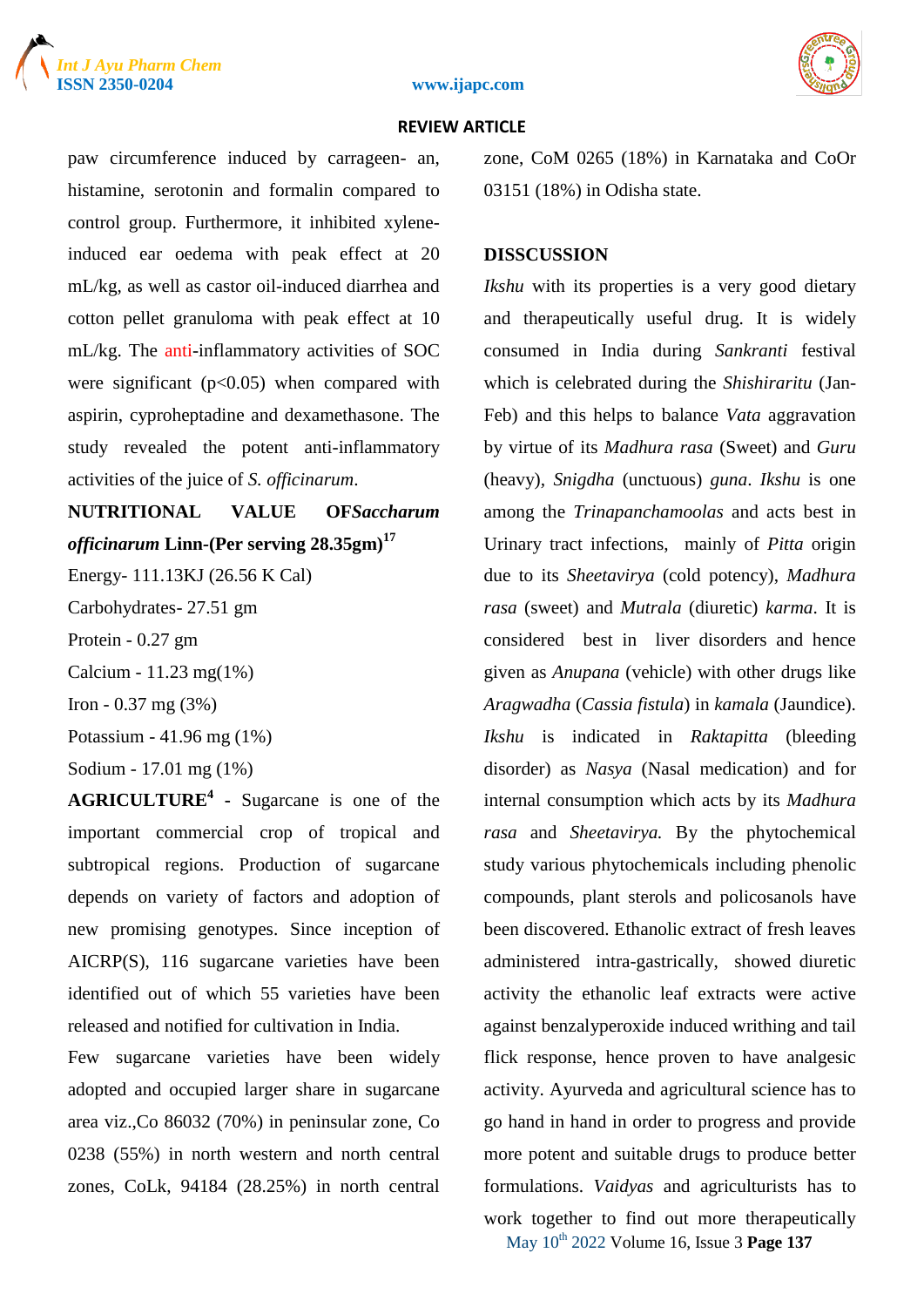





useful species by which sugarcane market also gets a leap with demand from Ayurvedic pharma companies.

# **CONCLUSION**

Ikshu, with its rich nutritional and therapeutic values, and easy availability, can be used as a dietary agent, as Anupana with other medications, and also as a single drug therapy in various diseases in day-to-day practice.

• Ikshu is inexpensive and thus affordable to patients of all socio-economic groups. when used as Anupana (vehicle) it increases the palatability of the given Yoga.

• Agricultural research has to be encouraged in order to develop more species with high therapeutically active principles.

•

#### **ABBREVIATIONS**

AICRP(S) - All India Co-ordinated Research Projects on Sugarcane.

| <b>B.P.Ni</b> | - Bhavaprakasha Nighantu. |
|---------------|---------------------------|
| R.Ni          | - Raja Nighantu.          |
| K.D.Ni        | - Kaiyadeva Nighantu.     |
| M.P Ni        | - Madanapala Nighantu.    |
| A. Ni         | - Nighantu Adarsha.       |
| D.Ni          | - Dhanvantari Nighantu.   |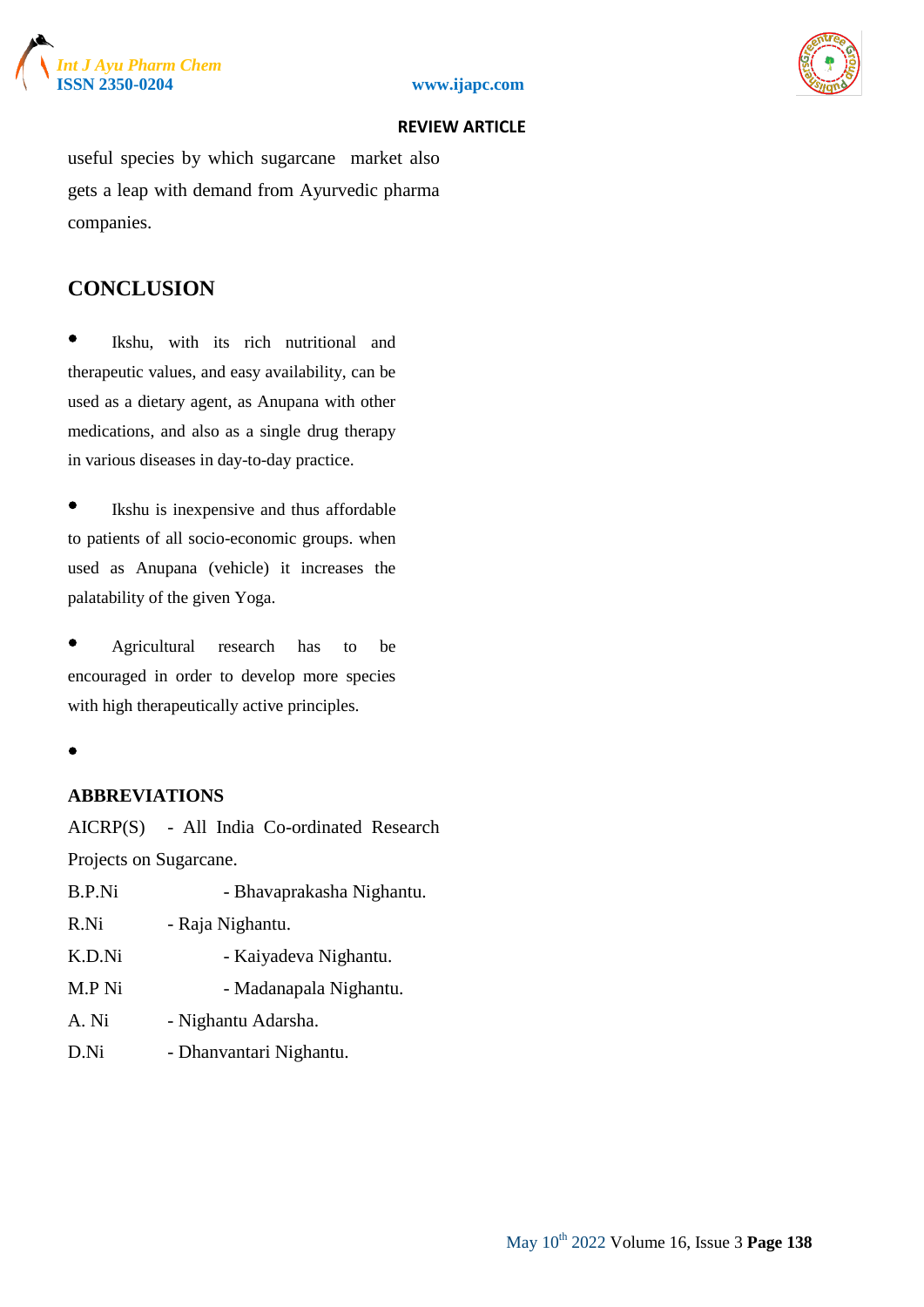





#### **REFERENCES**

1. [https://www.easyayurveda.com/2010/12/01](about:blank) [/sugar-cane-juice-benefits/.](about:blank)

2. Bhavaprakasha of Bhavamishra, by Chunekar K. C, Pandey G, Edited with Bhavaprakasha Nighantu (Indian materia medica), Chaukhamba Bharati Academy,Gopal Mandir Lane,Varanasi-221001.2018. Ikshuvarga, shloka no. 3-4, p-776.

3. Hegde P L, Harini A, A text book of Dravyagunavijnana. Vol 3, Chapter 43, p-236.

4. Shukla S K, Zubair. A, Awasthi. S. K, Pathak. A D, Sugarcane varieties identified by AICRP(S) in India, ICAR All India co-ordinated Research Project on Sugarcane, IISR Lacknow,2018. p-7.

5. Bhavaprakasha of Bhavamishra, by Chunekar K. C, Pandey G, Edited with Bhavaprakasha Nighantu (Indian materia medica), Chaukhamba Bharati Academy,Gopal Mandir Lane,Varanasi-221001.2018. Ikshuvarga, shloka no.1-20. p-776-780.

6. Raj nighantu of Sri Narhari pandit, by Sankhyadhar S C, Sankhyadhar D, with english translation and critical commentary, Chaukamba Orientalia, Varanasi, edition 1, 2012, Chapter 14, shloka no. 81-107. P-805-810.

7. Kaiyadeva Nighantu of Pandith Kaiyadeva, by Sharma P V, Sharma G S, with Hindi commentary Pathyapathyavibhodakaha, Chaukamba Orientalia, Varanasi, 2009; Oshadivarga, Shloka no. 137-142. P- 29.

8. Madanapalanighantu of Nrupamadanapala, KhemarajSrikrishnadasPrakashan Bombay.1990. Ikshubedanamagunas, shloka no. 2-10;pg.no193- 194.

9. Nighnatu Adarsha of Bapalal G Vaidya, Chaukamba Bharathi academy, Varanasi. 1985; Thrunadivarga; p-725-726.

10. Dr.Kamat.S.D.Studies on Medicinal Plants & Drugs in Dhanvantarinighantu,Chaukhambasanskrit

Pratishthan.38U.A.Bungalow road, Jawahar Nagar,Delhi-110007:2002. Chapter 4 Karaveeradivarga, shloka no. 117-121; p-357- 358.

11. Hegde P L, Harini A, A text book of Dravyagunavijnana. Vol 3, Chaukambha publications New Delhi, 2020, Chapter 43, p-234.

12. Kirtikar K R, Basu B D. Indian Medicinal Plants, vol-4, International book distributors Dehradun, 1987; edition 2, p-2662.

13. Sharma P. C, Yelne M. B, Dennis T. J. Database on medicinal plants used in Ayurveda vol 4, Documentation and publication division central council for research in Ayurveda and siddha, New Delhi. 2002; p-189

14. Sharma P V, Classical uses of medicinal plants, Chaukhambhaviswabharati, Varanasi, 1996;  $37<sup>th</sup>$  Chapter, p-53-54.

15. Singh R, Shukla R. Protective effect of Saccharum officinarum Linn juice in paracetamol induced acute hepatotoxicity in albina rats. Asian J. pharm. Res. 2021;11(1):17-22.

May 10th 2022 Volume 16, Issue 3 **Page 139** 16. Agbaje Esther Oluwatoin, Ayinla Adebola Christina, \*\*UjomoTejumade. Antiinflammatory activity of saccharum officinarum